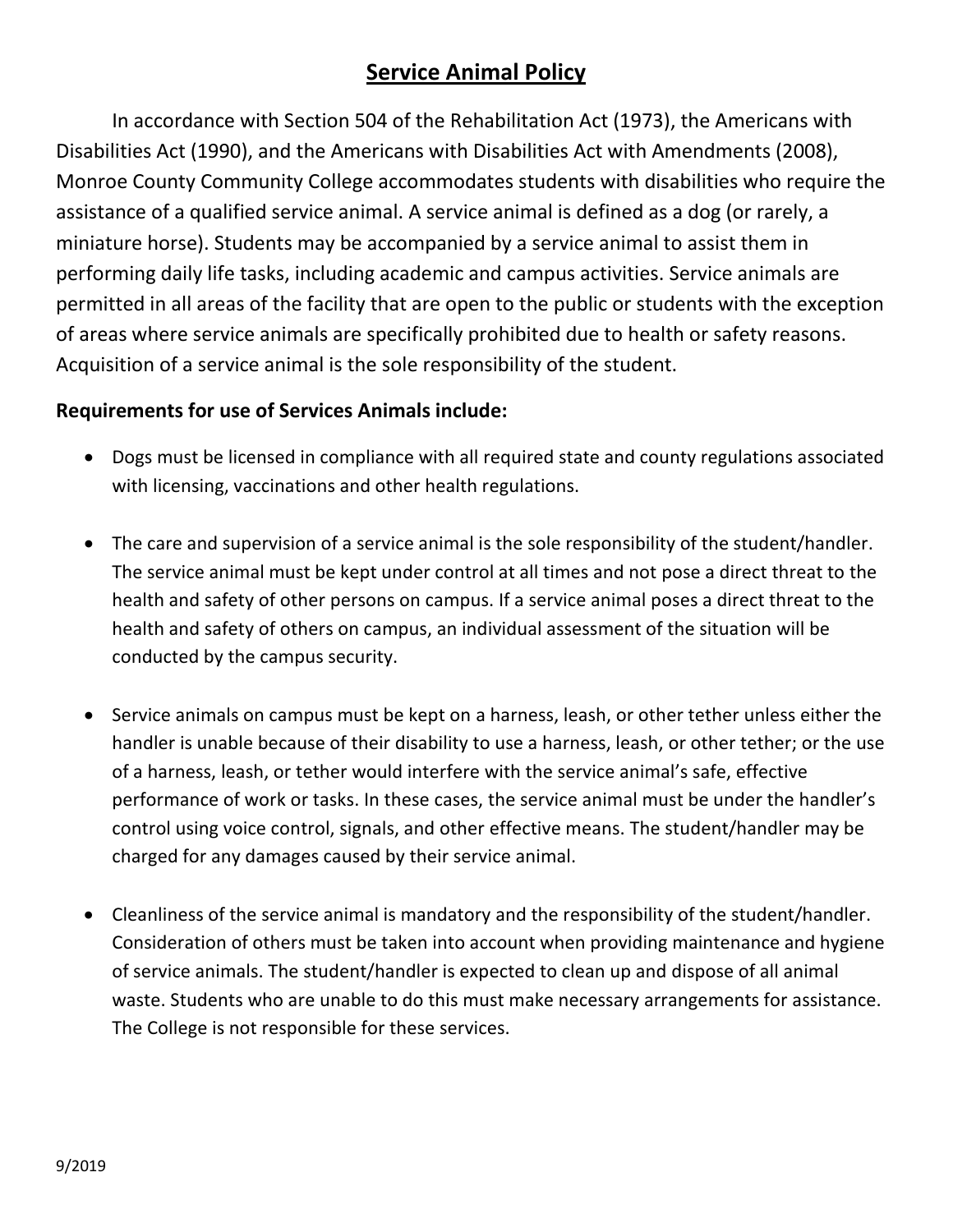### **Miniature Horse**

- If the service animal is a miniature horse, an assessment of type, size, and weight will be made to determine whether the facility can accommodate these features.
- Other requirements which apply to service animals also apply to miniature horses.

#### **Service Dogs in Training:**

- Service dogs in training are permitted on campus in all public facilities on the same basis as service dogs. Service dogs in training must be accompanied by a trainer for the purposes of training. Service dogs in training are not permitted in areas NOT open to the general public such as classrooms or offices.
- Only adult dogs (twelve months of age or older) are considered service dogs in training.